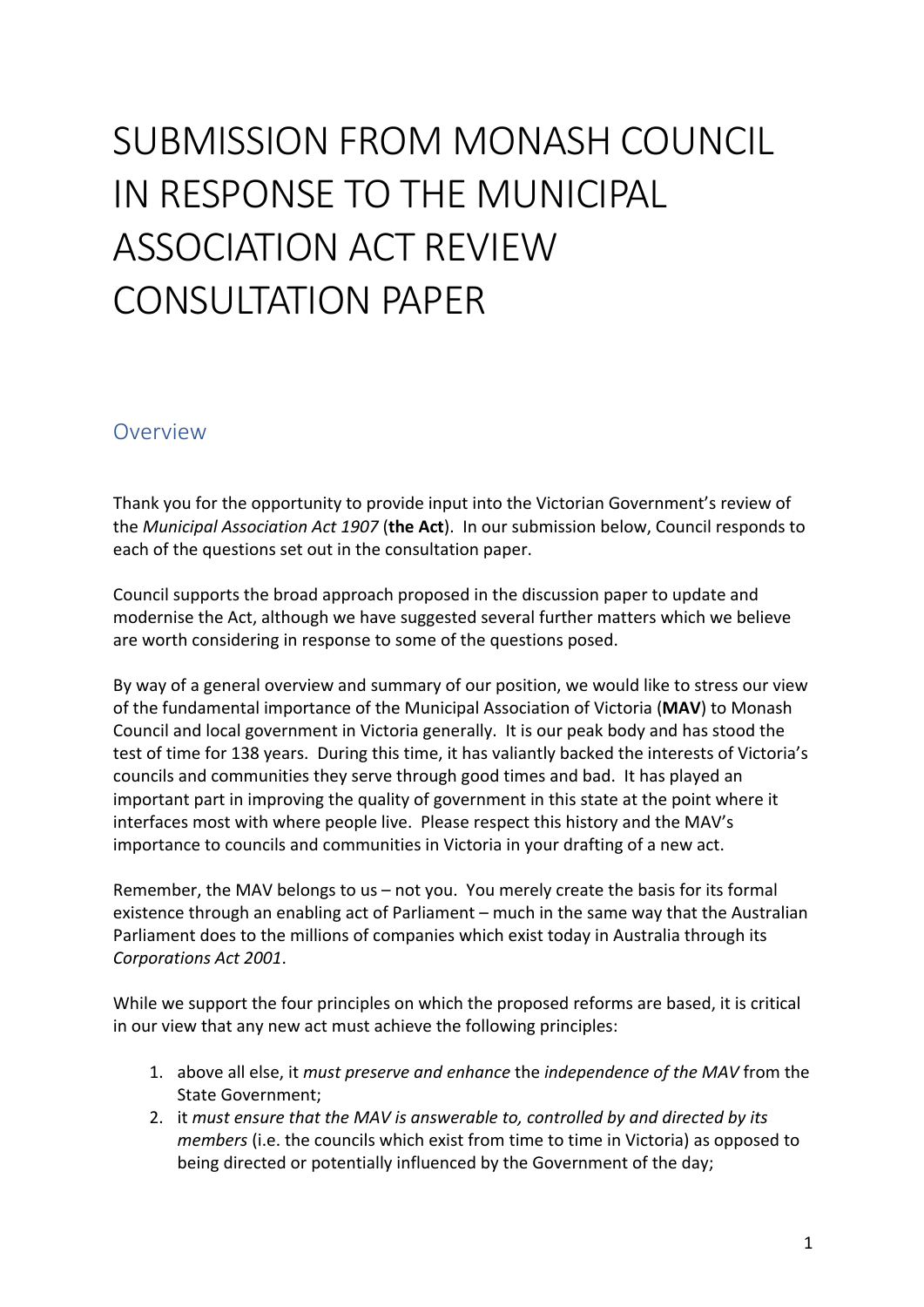- 3. it *must allow the MAV to act fearlessly, boldly, freely and impactfully* in its dealings with the Government, the Australian Government, the media and other entities, institutions and people which are relevant to Victorian councils from time to time;
- 4. it must enable the MAV to adapt and evolve over time (without the need for amending acts) and to be able to expand its member services in any manner it likes (such as what would be available to a common incorporated association or company). In other words, this must be a principles-based, enabling act – not a *constraining act*;
- 5. it *must ensure that the MAV operates in an accountable and transparent manner*, including with the appropriate level of oversight and in a way which is consistent with modern expectations of public sector practice, but, and very importantly, this *must be achieved in a way which does not inhibit or reduce the MAV's independence* from the Government. In this regard, we believe that the approach that should be taken to monitoring and overseeing the MAV by the Government should be one that is consistent with the approach that the Government and Parliament takes to monitoring and overseeing the statutory integrity agencies in Victoria such as the Ombudsman, the Auditor General and the Independent Broad Based Anti-Corruption Commission.

To the extent that any new act is consistent with these principles, then we support the Government's efforts to establish a new act.

However, to the extent that the principles set out above are weakened or undermined by a new act, then we will regard such steps as a retrograde step which is not in the interests of the independence of local government or Victoria's communities which they serve. In our view, the drafters of the new act would do well to have these five principles pinned below their monitors as they set about their task of drafting the new act.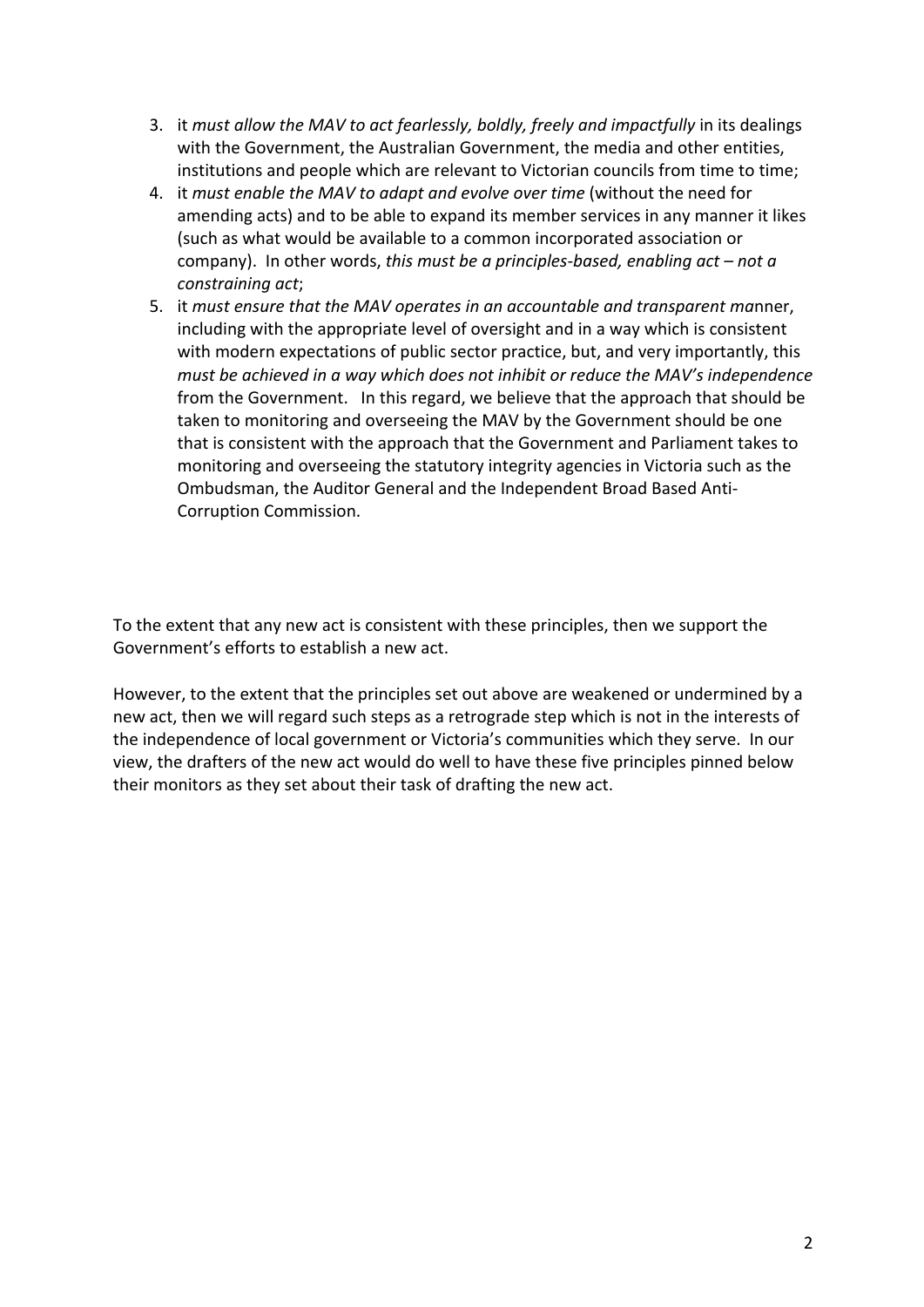# Responses to questions posed in the consultation paper

# ROLE AND POWERS

## Do you support the proposed reforms to the role of MAV?

Generally, yes. We support each of the five dot points proposed. However, we would also suggest that the following additional roles be specifically included as well:

• representing councils on a state-wide basis

*Rationale: This is a key function currently performed by the MAV. Many key decision makers* engage with it on this basis everyday such as Ministers, MPs, stakeholders, Government Departments, Statutory Authorities, the Australian Government, the media and other *relevant stakeholders.*

facilitating policy development and aggregating common interests between councils

*Rationale: This is also a key function currently performed by the MAV. Much of the day to* day work of the MAV is focused on this role – such as by responding to Government consultation processes and the policy motions passed at the twice-yearly MAV State Council meetings. For instance, the MAV is the best way that the Government can talk effectively to *local government* (without having 79 separate conversations) and with which councils can speak with one voice to the Government.

participating as the employer-body nominating body for councils in relation to the Local Authorities Superannuation Fund (LASF) administered by Vision Super

> *Rationale: This is also a key function currently performed by the MAV. Given the significant financial risks that this (now closed)* defined benefit scheme poses to the sector and all *Victorian ratepayers, it is important that the MAV's role in ensuring the local government* 'employer' interest in the management of LASF is effectively and appropriately discharged by *Vison Super.*

If no, what alternative option(s) would you propose?

Not applicable, save for the additional roles suggested above.

Do you support the proposed amendments to MAV's powers as a body corporate?

Yes.

If no, what alternative option(s) would you propose?

Not applicable.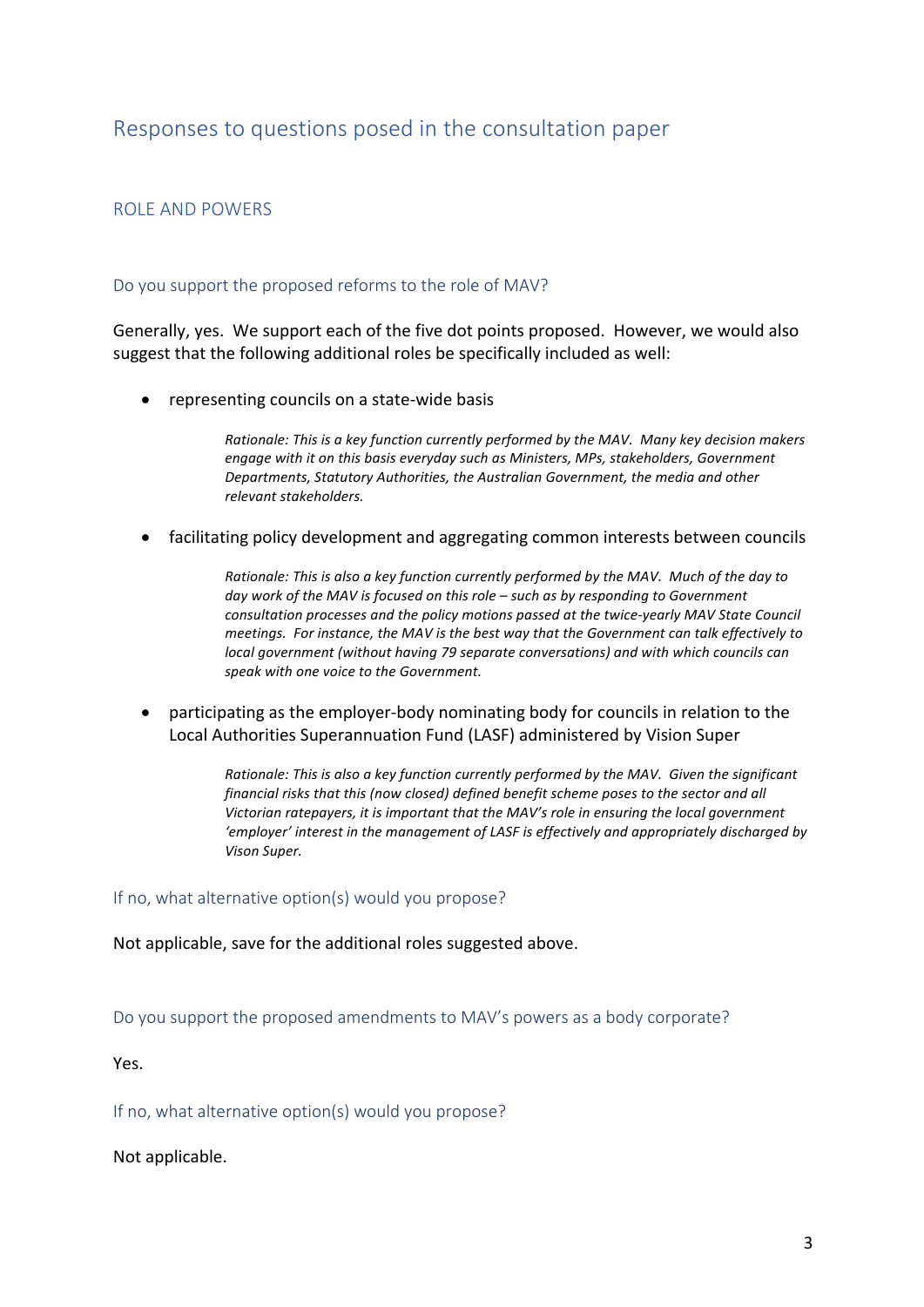# Do you support making clear that each council has a right to appoint one of their councillors as their MAV representative?

Yes, but the representatives should not 'constitute MAV'. The new act should make it clear that councils, as entities, and not their appointed representatives, are the members of the MAV and what constitutes the MAV. It is simply through appointed representatives that these councils (i.e. the members of MAV) act and participate within the MAV.

The right to appoint a councillor as an MAV representative (and for a council to be a formal member of the MAV) should be contingent upon two things:  $(1)$  the council in question voluntarily electing to be a member of the MAV; and (2) the council being up to date in its membership subscriptions.

It is unclear from the consultation paper whether this proposed reform is proposing a change from the current non-compulsory nature of MAV membership. Membership of the MAV should not be mandatory (i.e. there should be no change from the status quo). As with other membership based associations, the MAV should have to earn and retain the active membership of its members rather than this being compelled by law. Equally important, a non-financial member should not be able to continue to enjoy the rights of membership within the MAV until such time as it is fully up to date with its financial obligations.

## If no, what alternative option(s) would you propose?

Not applicable, save for the qualifications in our answer above.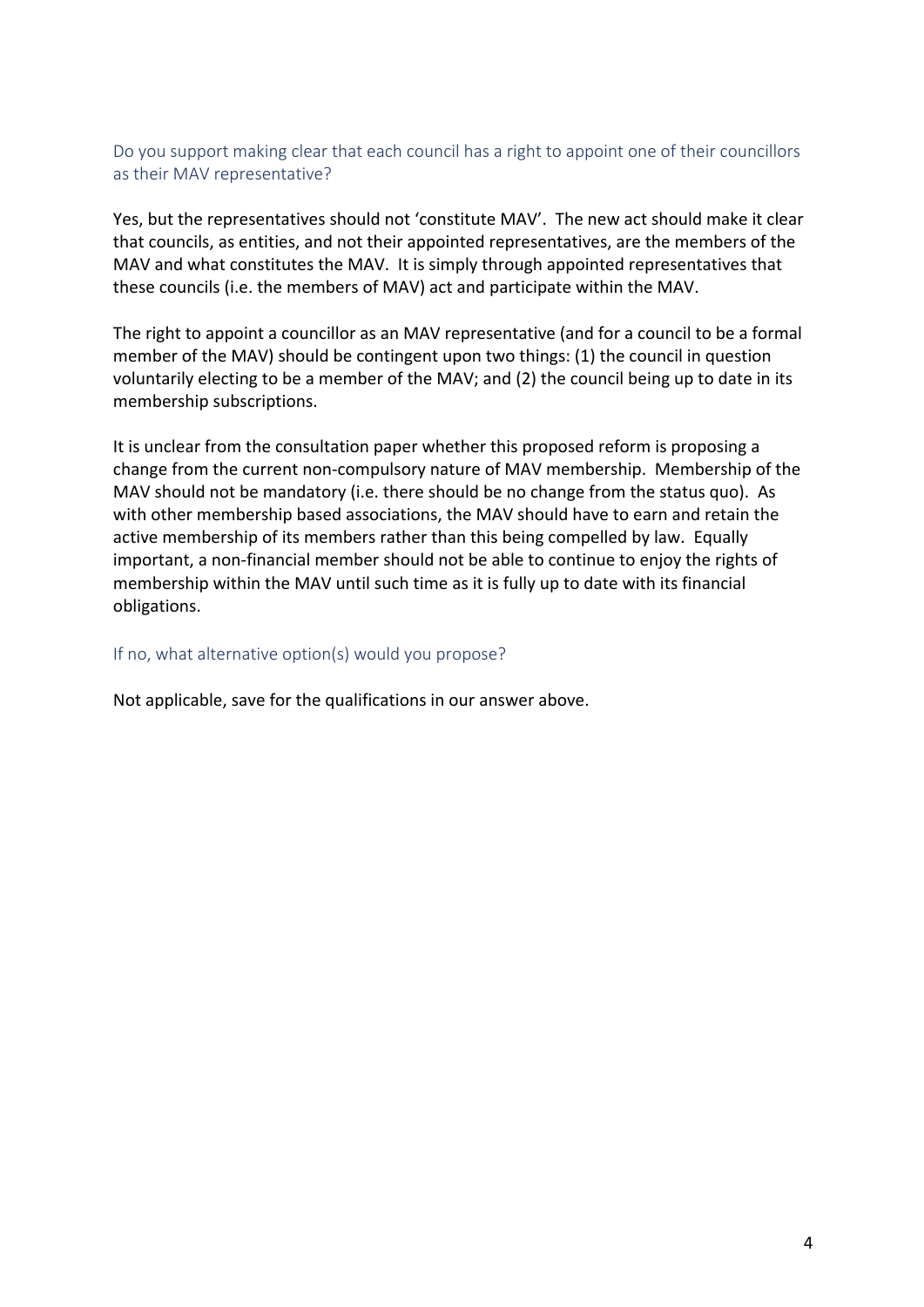# RESPONSIBILITIES

## Do you support the inclusion of responsibilities for the appointed representatives?

Yes, subject to appropriate parameters around what is intended by the inclusion of the proposed reform, 'determining the strategic direction of MAV'. In our view this should mean determining positions of policy only (as in, matters upon which the MAV takes a position in the external environment) and should be qualified to make it clear that, beyond being responsible for the rules of the MAV, this body has no further role to play in the day to day operations of the MAV which more properly fall to the board and to the MAV management team.

## If no, what alternative option(s) would you propose?

Not applicable, save for the qualifications in our answer above.

# Do you support the proposal that the State Council have the power to make or amend the MAV Rules?

Yes, this is a sensible and appropriate reform. However, in relation to the Proposed Reform 8, it is important in our view to make clear that while the Rules must provide for procedures relating to 'annual fees' and 'procedures for assessing the performance of the board of management and dealing with governance failures' these must be constrained to setting a general governance framework which must be observed by the board, rather than prescribing or determining certain outcomes. For example, the board must retain discretion to set and alter the annual fee each vear and it must be empowered to assess, manage and improve its own performance and processes, while also dealing promptly with any governance failures or challenges.

In relation to Proposed Reform 9, we suggest that this requirement be altered to clarify a 60% threshold of votes of those representatives in attendance and voting on the motion (rather than merely requiring 60% of all representatives). Coupled with a quorum requirement of, say, 50% of councils for State Council, we think this strikes the right balance in terms of ensuring an appropriate hurdle for rule changes without inhibiting its achievement given variable attendances.

#### If no, what alternative option(s) would you propose?

Not applicable, save for the qualifications in our answer above.

Do you support setting out the functions and responsibility of the board of management in the MA Act?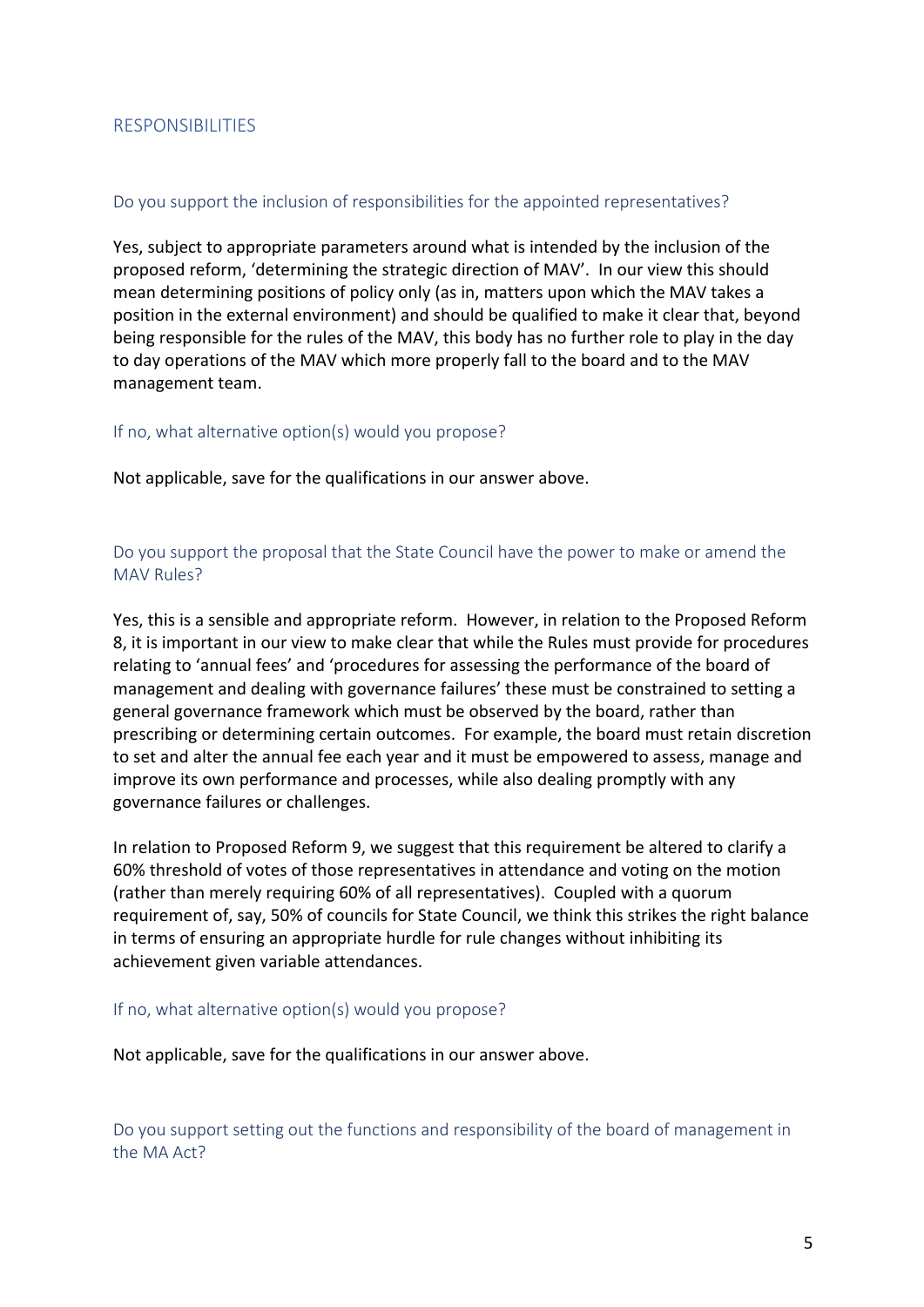Yes. However, in addition to the functions and responsibilities listed in Proposed Reform 10, we would suggest a further responsibility be added 'monitoring its own performance as a board' and a further broad catch-all function 'any other functions consistent with the management of a body corporate'.

If no, what alternative option(s) would you propose?

Not applicable, save for the qualifications in our answer above.

Do you support the addition of conduct provisions for the board of management?

Yes.

If no, what alternative option(s) would you propose?

Not applicable.

Do you support the requirement for a remuneration policy?

Yes.

If no, what alternative option(s) would you propose?

Not applicable.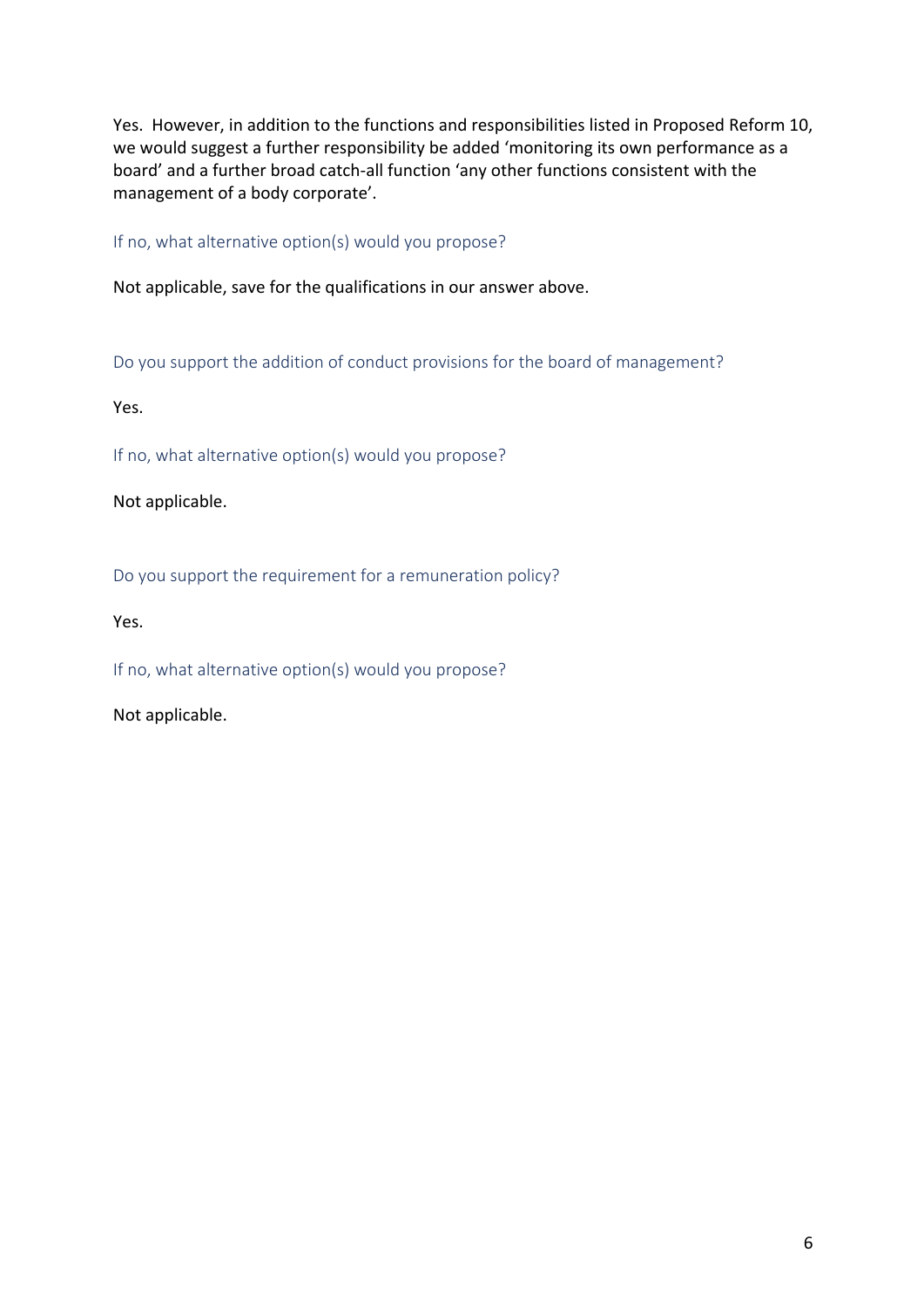# REPORTING AND ACCOUNTABILITY

## Do you support the principles of sound financial management?

Yes, although we would suggest that a further principle be added 'consistently act in an accountable and transparent manner'. There is no specific reference to acting in a transparent manner in the proposed reform or commentary and we think there should be. Transparent decision making is very important for a member based organisation, as it is for local councils. The MAV should demonstrate best practice standards of accountability and transparency in how it manages and reports on its finances, including by reporting on commissions received within its procurement business and more generally in terms of its wider decision making.

## If no, what alternative option(s) would you propose?

Not applicable, save for the suggestion in our answer above.

# Do you support increased accountability to the member councils and the Minister as set out in the proposed reforms?

Yes, save that we think it would be more desirable for the MAV to report directly to the Parliament (through the presiding officers) rather than to the Minister. This recognises the unique role and independence of the MAV from the Government of the day. We think this could be appropriately modelled on the approach used in the case of the integrity agencies such as the Victorian Auditor General's Office.

We also note your reference in the discussion paper to 'Each year MAV develops a strategic plan in consultation with the appointed representatives through a series of strategy sessions' (our italics). With respect, this would be better described by using *councils* in this sentence rather than 'the appointed representatives'. The relevance of the appointed representatives is merely that these people are the ones who ultimately exercise the vote for each member council as to whether to accept the strategic plan at the May State Council meeting. The strategic sessions are typically full of non-MAV representatives including mayors, CEOs, other councillors and other senior council officers.

This is an important distinction to appreciate because the key to a successful MAV, and we would hope the cornerstone of the next act, is a premise that participation in the MAV by each council extends far beyond that council's MAV representative. In line with our comments above in response to question 5, we stress that the new act should treat *councils* as *the members* of the MAV and the appointed representative councillor for each council as nothing more than the mechanism with which each council participates at MAV State Council and participates in MAV elections.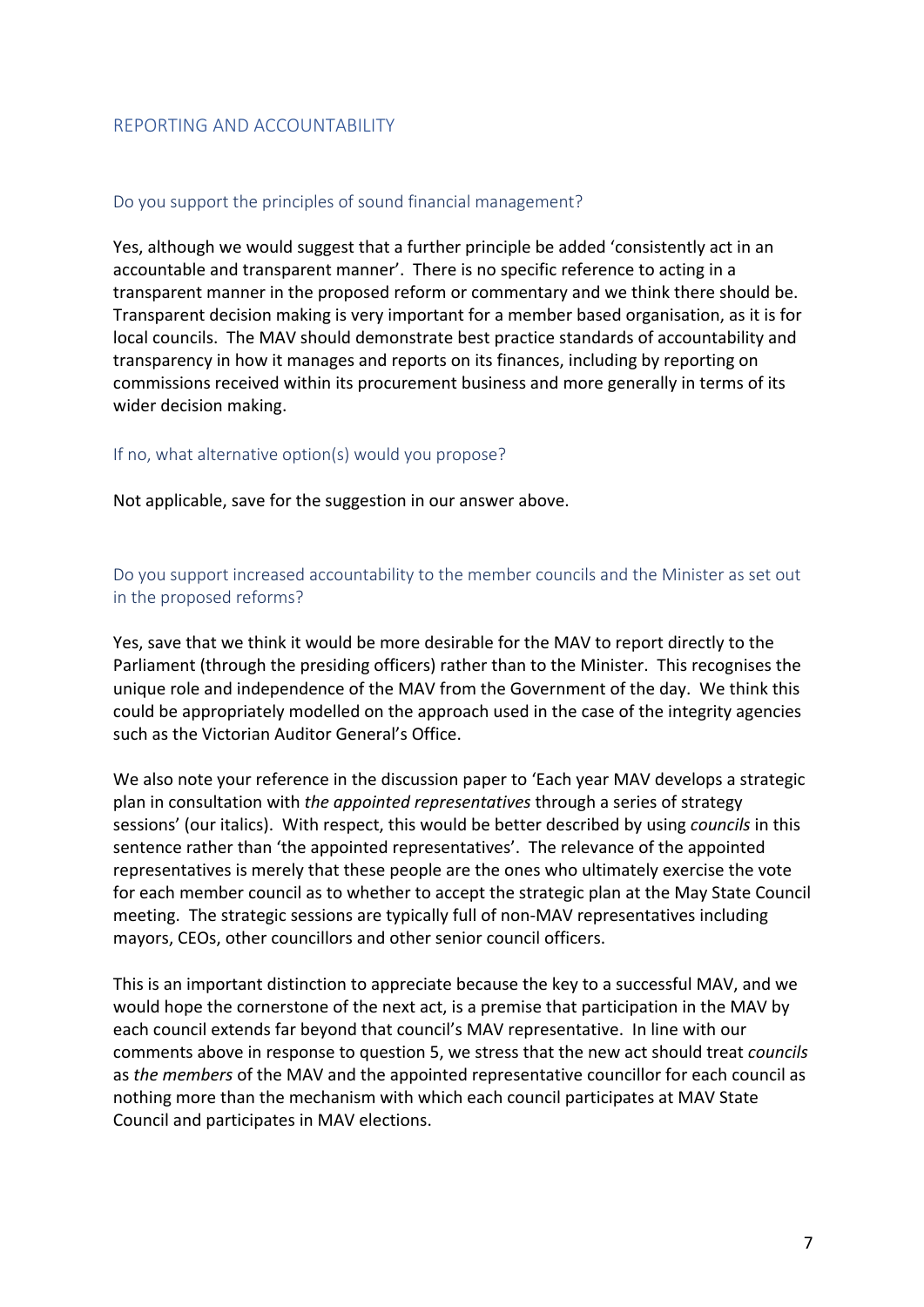## If no, what alternative option(s) would you propose?

Not applicable, save for the qualifications in our answer above.

# Do you support the requirement for the MAV to adopt a procurement policy?

Yes. In addition to the requirements included in Proposed Reform 24, we would also suggest that this should be expanded to include a need for transparent and full disclosure of the MAV's costs in running each tender and its income/commission forecast and, later, generated for each contract.

In our view, this is an important accountability and transparency measure for the procurement aggregators in local government. In the past, Council has been critical of the lack of disclosure and deliberate obfuscation by Procurement Australia in response to questions from Council about particular contracts which they appear to derive grossly excessive commission income from which is completely disproportionate to the costs of managing the tender on behalf of the participating councils.

In our view, coupled with the privilege extended by the Ministerial exemptions to operate joint procurement tenders on behalf of councils across the sector, should be a disclosure obligation for both bodies (and any others) for clear and full cost and income disclosure in relation to each individual contract or tender.

If no, what alternative option(s) would you propose?

Not applicable, save for the qualification in our answer above.

Do you support the requirement to establish an audit and risk committee as detailed in the proposed reform?

Yes.

If no, what alternative option(s) would you propose?

Not applicable.